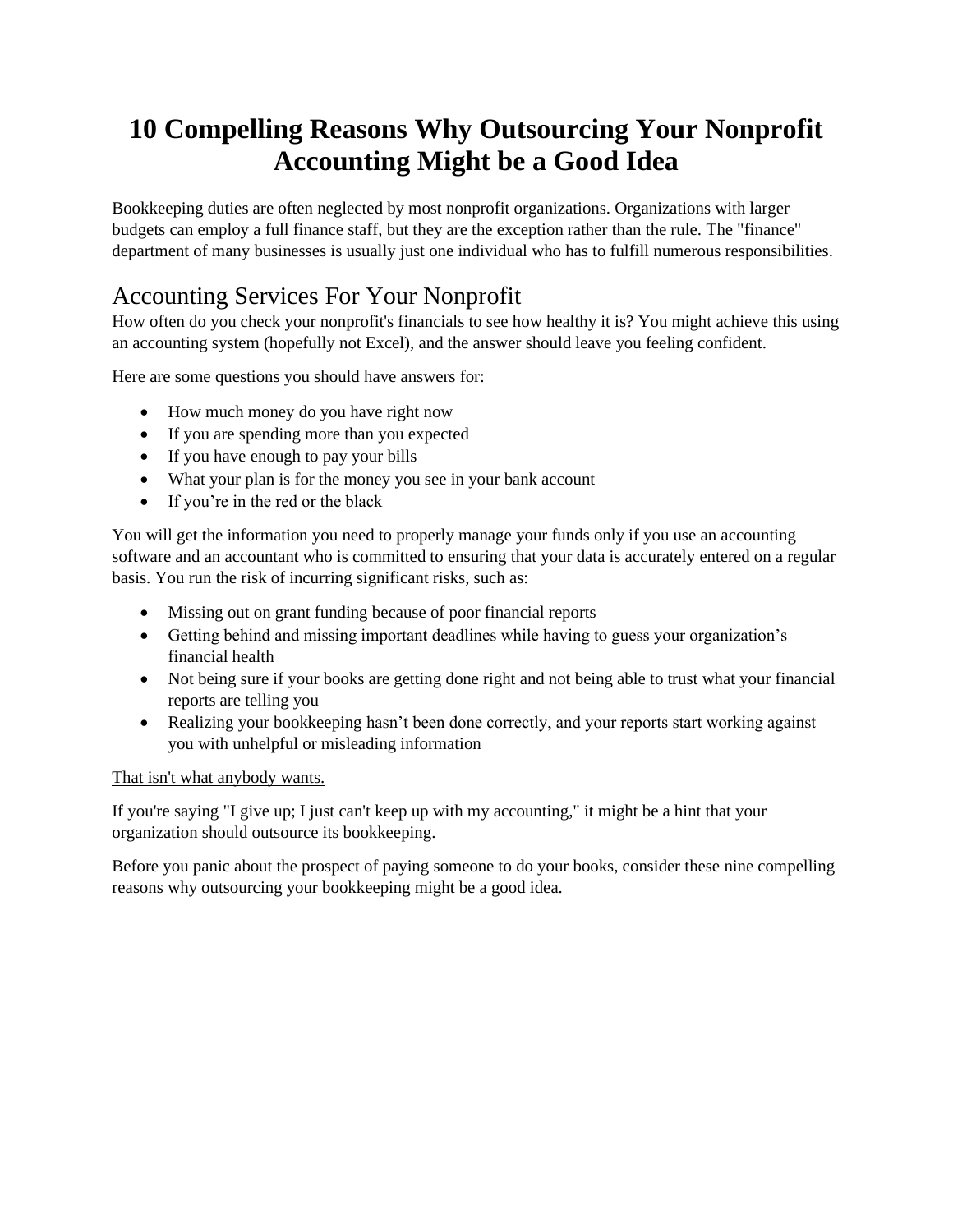### 1. Nonprofit Accounting Services Increase Bookkeeping Accuracy

The bookkeeper in a small nonprofit organization usually has little accounting expertise. Consider this: when it comes to money, accuracy is essential. You save time and money by hiring an accounting team that has previous experience. This ensures that your books are accurate:

- You won't miss important deadlines
- Mistakes will be far less likely
- Your designated funds are separated correctly in the books
- Your financials are intact, accounted for, balanced, and up to date
- Various other types of income are accounted for correctly

#### 2. Years Of Experience

The benefit of employing a professional to handle your accounting is that they will truly do so. A professional will, in fact, manage it. Hiring an accountant can be costly, but outsourcing with a nonprofit accounting firm allows you to access greater expertise at a much lower cost. These accountants can assist them with difficult issues as they arise and ensure you are following best practices.

When you use nonprofit accounting services, you get help when you need it without having to commit to a full-time staff member. This is especially helpful if your organization is going through a growth phase or working on a major project where more financial oversight is needed.

# 3. Fraud Reduction

According to the Association of Certified Fraud Examiners (ACFE), over 30% of fraud allegations occur in firms with fewer than 100 people, and on average, small businesses had 49.2% fewer safeguards in place to prevent fraud. An outsourced accountant has experience putting in place strong internal controls, which is why they can assist decrease these probabilities.

# 4. Nonprofit Accounting Services Save Time

You have a million things to accomplish each day in order to keep your organization going, and it's far more efficient to use your skills in these areas. Having an outsourced bookkeeping service allows you to free up time so that you may focus on achieving your goals and running the day-to-day operations of your business.

#### 5. Consistency

Most nonprofits have a treasurer or volunteer who helps with the books, but these people tend to come and go. Outsourcing with nonprofit accounting services means you won't worry about scrambling to find help at the last minute. You won't fall behind while you wait for a new bookkeeper, train incoming volunteers, or fix costly mistakes made by people still learning the ropes.

#### 6. Improve Your Processes

Another attractive aspect of outsourcing is that it improves your existing financial procedure. Outsourced accounting professionals may know the best practices for data management, which can help you streamline and speed up the process of importing data and closing the books.